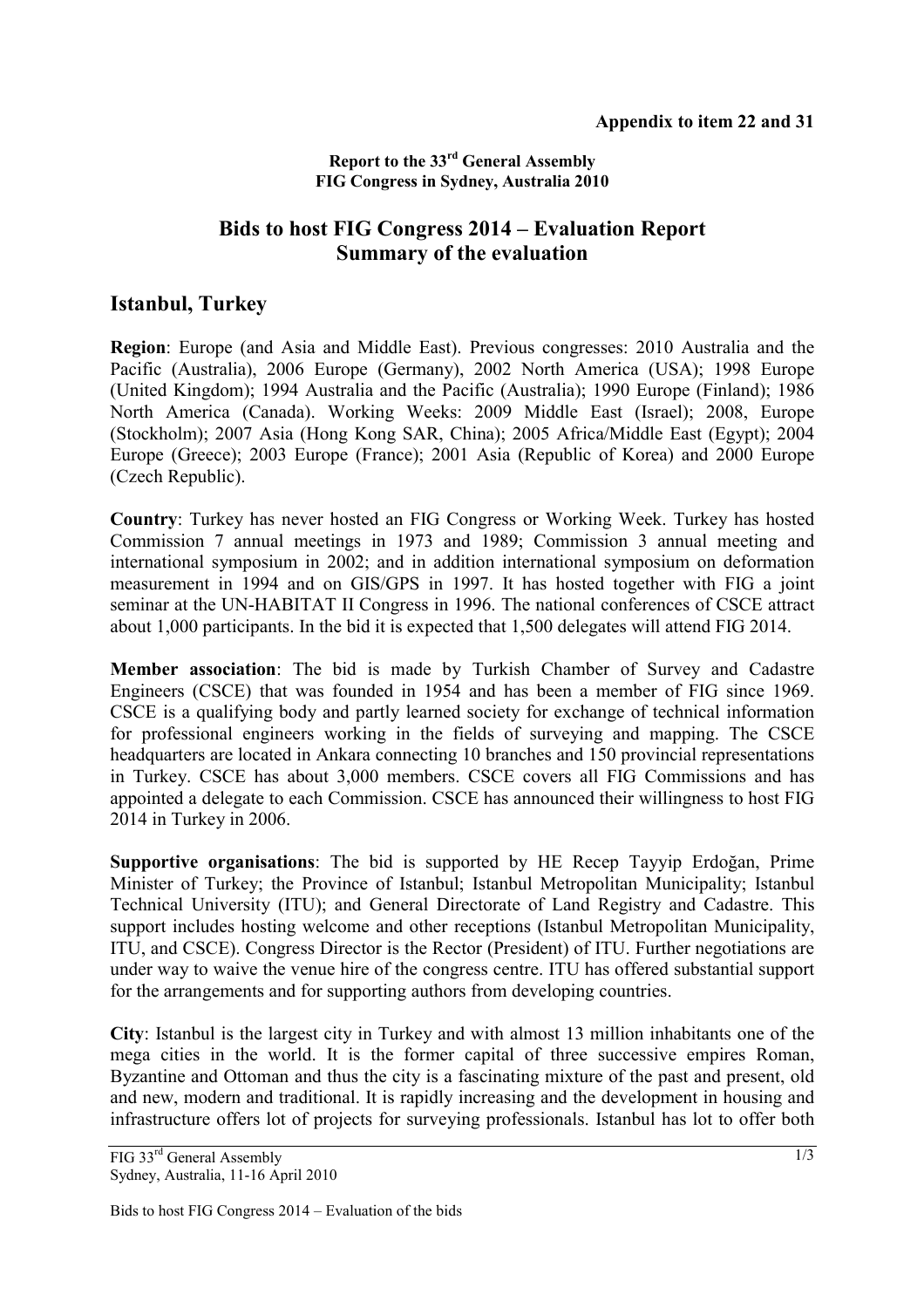on professional and social perspectives. Istanbul has hosted lot of international major congresses (UN, NATO etc.) and is the European cultural capital in 2010.

**Venue**: The proposed congress venue is the Istanbul Convention & Exhibition Center (ICEC). This is a modern, state-of-the-art facility located in the heart of Istanbul, in close proximity to shops, cafes, restaurants, and museums. It is linked to the proposed congress hotel and other hotels in different categories are within walking distance. The conference centre layout is not perfect for FIG Congress but fulfils all requirements. The organisers are further considering a brand new conference centre next to ICEC as second or additional option for the congress venue. Both options will be well functioning for the FIG congress. The conference centre is easy accessed from the main shopping area (Taksim Square).

**Access**: Istanbul is served by more than 50 airlines from all parts of the world. Travel time to Istanbul from all major cities of Europe is between 2-3 hours. The national carrier of Turkey, Turkish Airlines (THY) has branches almost in all of the European countries also member of Star Alliance. Citizens of some countries are required to obtain visa before arrival and some may obtain it at the airport upon arrival (visa issue is not considered as a problem).

**Safety**: Turkey can be considered considerably safe in international standards – (natural disasters and terrorism) and safe on street safety. There are no concerns on safety issues related to organising the FIG Congress in Istanbul.

**Time of the conference:** Proposed dates for the congress are 4-9 May 2014 (administrative meetings 2-3 May) which are the dates preferred by FIG.

**Technical programme**: CSCE has been one of the most active associations in FIG conferences and submitted papers to most commissions. CSCE has appointed a delegate to all Commissions. There will be no problems in organising local contributions to the technical programme. Options for partners and national conference need to be considered.

**Technical tours**: In Istanbul technical tours can be easily organised for all FIG commissions (large cadastre project; GIS; huge bridge and tunnel construction projects; mega city issues; disaster risk management; urban development etc.).

**Social programme**: Istanbul offers unique historical sights from Roman, Byzantine and Ottoman empires and thus first class social tour and sightseeing opportunities. Interesting venue options for dinners and cultural evening as well as cultural programme. First class preand post-conference opportunities (cultural/historical sights; nature and resorts).

**Attendance**: Expected 1,500 participants in the bid. The number could be higher depending on how local participation will be supported (meetings, fees etc.).

**Hotels**: Price for the proposed congress hotel is 170-180 EUR per night (2010 congress rate). Option for different prices levels within walking distance to the conference centre. Cheap accommodation at University Guest House and Dormitory options will be available.

**Finances**: Draft budget is made according to FIG requirements and will give a surplus that the FIG Council has settled as target level. A more detailed budget will be drafted based on